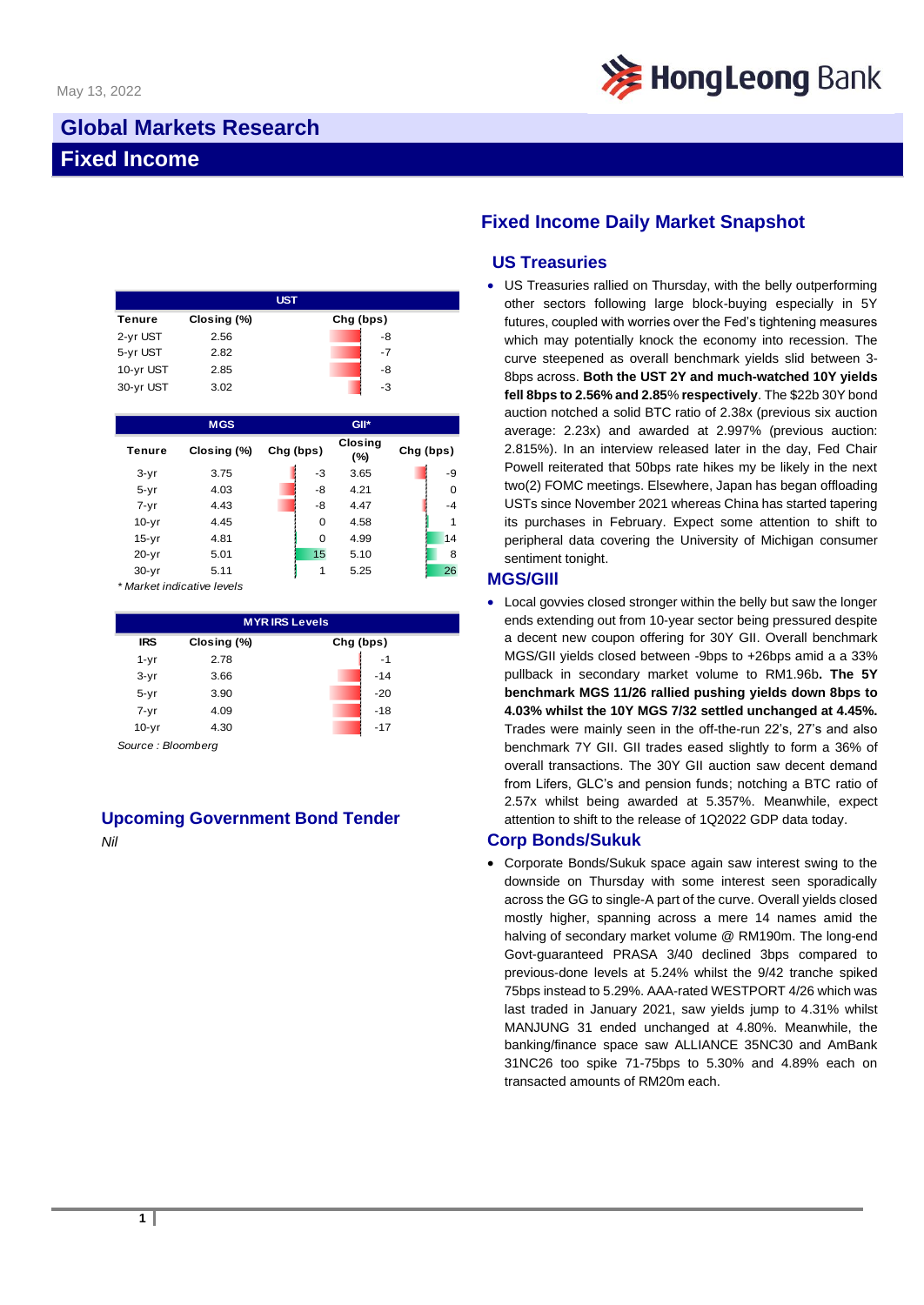May 13, 2022



### **Daily Trades : Government Bond**

|            |                   | <b>Closing</b> | Vol                     | <b>Previous</b> | <b>Previous</b>                   | Chg            |
|------------|-------------------|----------------|-------------------------|-----------------|-----------------------------------|----------------|
|            | <b>Securities</b> | <b>YTM</b>     | (RM mil)                | <b>YTM</b>      | <b>Trade Date</b><br>(dd/mm/yyyy) | (bp)           |
| <b>MGS</b> | 09/22             | 2.152          | 71                      | 2.002           | 11/05/2022                        | 15             |
| <b>MGS</b> | 04/23             | 2.874          | 14                      | 2.873           | 11/05/2022                        | 0              |
| <b>MGS</b> | 08/23             | 3.026          | 46                      | 2.907           | 11/05/2022                        | 12             |
| <b>MGS</b> | 06/24             | 3.654          | 55                      | 3.667           | 11/05/2022                        | $-1$           |
| <b>MGS</b> | 07/24             | 3.670          | 78                      | 3.782           | 11/05/2022                        | $-11$          |
| <b>MGS</b> | 09/24             | 3.765          | 24                      | 3.792           | 11/05/2022                        | $-3$           |
| <b>MGS</b> | 03/25             | 3.749          | 53                      | 3.776           | 11/05/2022                        | $-3$           |
| <b>MGS</b> | 09/25             | 3.912          | 47                      | 3.980           | 11/05/2022                        | $-7$           |
| <b>MGS</b> | 04/26             | 4.084          | $\overline{\mathbf{c}}$ | 4.056           | 11/05/2022                        | 3              |
| <b>MGS</b> | 07/26             | 3.958          | 2                       | 4.089           | 10/05/2022                        | $-13$          |
| <b>MGS</b> | 11/26             | 4.033          | 98                      | 4.109           | 11/05/2022                        | -8             |
| <b>MGS</b> | 03/27             | 4.191          | 21                      | 4.190           | 10/05/2022                        | 0              |
| <b>MGS</b> | 05/27             | 4.123          | 203                     | 4.192           | 11/05/2022                        | $-7$           |
| <b>MGS</b> | 11/27             | 4.156          | 27                      | 4.207           | 11/05/2022                        | -5             |
| <b>MGS</b> | 06/28             | 4.326          | 15                      | 4.307           | 11/05/2022                        | $\overline{c}$ |
| <b>MGS</b> | 04/29             | 4.428          | 184                     | 4.512           | 11/05/2022                        | -8             |
| <b>MGS</b> | 08/29             | 4.525          | 9                       | 4.563           | 11/05/2022                        | $-4$           |
| <b>MGS</b> | 04/30             | 4.498          | 4                       | 4.619           | 11/05/2022                        | $-12$          |
| <b>MGS</b> | 04/31             | 4.628          | 2                       | 4.657           | 11/05/2022                        | $-3$           |
| <b>MGS</b> | 06/31             | 4.670          | $\overline{c}$          | 4.663           | 11/05/2022                        | 1              |
| <b>MGS</b> | 07/32             | 4.445          | 25                      | 4.444           | 11/05/2022                        | 0              |
| <b>MGS</b> | 04/33             | 4.831          | 13                      | 4.730           | 11/05/2022                        | 10             |
| <b>MGS</b> | 11/33             | 4.779          | 6                       | 4.818           | 10/05/2022                        | $-4$           |
| <b>MGS</b> | 07/34             | 4.816          | 66                      | 4.943           | 11/05/2022                        | $-13$          |
| <b>MGS</b> | 05/35             | 4.881          | 3                       | 4.883           | 11/05/2022                        | $\mathsf 0$    |
| <b>MGS</b> | 04/37             | 4.809          | 3                       | 4.804           | 11/05/2022                        | 0              |
| <b>MGS</b> | 06/38             | 4.938          | $\overline{c}$          | 5.030           | 11/05/2022                        | -9             |
| <b>MGS</b> | 05/40             | 5.002          | 13                      | 4.981           | 11/05/2022                        | $\overline{c}$ |
| <b>MGS</b> | 10/42             | 5.011          | 10                      | 4.861           | 11/05/2022                        | 15             |
| <b>MGS</b> | 09/43             | 5.063          | 4                       | 4.988           | 06/05/2022                        | $\overline{7}$ |
| <b>MGS</b> | 03/46             | 5.093          | $\overline{c}$          | 5.011           | 11/05/2022                        | 8              |
| <b>MGS</b> | 06/50             | 5.110          | 146                     | 5.103           | 11/05/2022                        | $\mathbf{1}$   |
| GII        | 07/22             | 2.102          | 306                     | 1.848           | 11/05/2022                        | 25             |
| GII        | 07/23             | 3.048          | 40                      | 2.920           | 11/05/2022                        | 13             |
| GII        | 11/23             | 3.060          | 86                      | 2.535           | 29/04/2022                        | 53             |
| GII        | 10/24             | 3.651          | 73                      | 3.741           | 11/05/2022                        | -9             |
| GII        | 03/26             | 4.060          | 1                       | 3.978           | 11/05/2022                        | 8              |
| GII        | 09/26             | 4.135          | $\mathbf{1}$            | 3.898           | 27/04/2022                        | 24             |
| GII        | 07/27             | 4.218          | 10                      | 4.096           | 05/05/2022                        | 12             |
| GII        | 10/28             | 4.468          | 162                     | 4.504           | 11/05/2022                        | $-4$           |
| GII        | 07/29             | 4.542          | 6                       | 4.492           | 11/05/2022                        | 5              |
| GII        | 10/30             | 4.622          | 4                       | 4.667           | 11/05/2022                        | $-4$           |
| GII        | 10/32             | 4.583          | 10                      | 4.570           | 11/05/2022                        | 1              |
| GII        | 06/33             | 4.818          | 1                       | 4.782           | 10/05/2022                        | 4              |
| GII        | 07/36             | 4.985          | 11                      | 4.841           | 05/05/2022                        | 14             |
| GII        | 09/41             | 5.095          | 3                       | 5.014           | 09/05/2022                        | 8              |
|            |                   |                | 1963                    |                 |                                   |                |
|            |                   |                |                         |                 |                                   |                |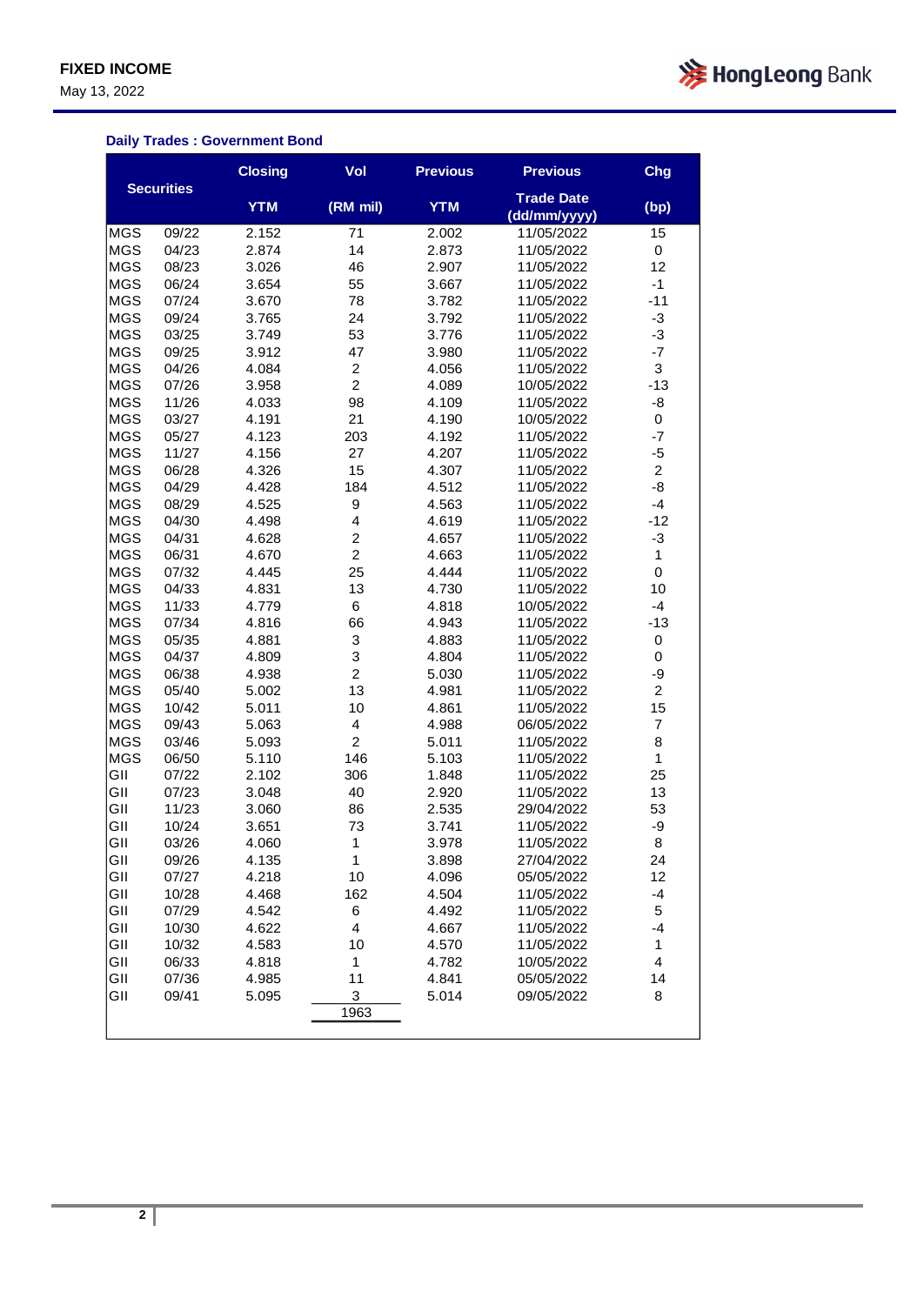May 13, 2022



### **Daily Trades : Corp Bonds/ Sukuk**

|                                    |       | Rating         | <b>Closing</b> | Vol      | <b>Previous</b> | <b>Previous</b>                   | Chg    | <b>Spread</b>          |
|------------------------------------|-------|----------------|----------------|----------|-----------------|-----------------------------------|--------|------------------------|
| <b>Securities</b>                  |       |                | <b>YTM</b>     | (RM mil) | <b>YTM</b>      | <b>Trade Date</b><br>(dd/mm/yyyy) | (bp)   | <b>Against</b><br>MGS* |
| Pengurusan Air SPV Berhad          | 02/23 | GG             | 2.921          | 25       | 2.806           | 11/05/2022                        | 12     | 18                     |
| DanaInfra Nasional Berhad          | 05/32 | GG             | 4.681          | 25       | 4.449           | 21/04/2022                        | 23     | 27                     |
| Prasarana Malaysia Berhad          | 03/40 | GG             | 5.241          | 10       | 5.271           | 22/04/2022                        | $-3$   | 26                     |
| Prasarana Malaysia Berhad          | 09/42 | GG             | 5.289          | 15       | 4.540           | 09/03/2022                        | 75     | 30                     |
| Westports Malaysia Sdn Berhad      | 04/26 | AAA            | 4.313          | 50       | 2.779           | 29/01/2021                        | 153    | 36                     |
| Manjung Island Energy Berhad       | 11/31 | AAA            | 4.798          | 20       | 4.798           | 10/05/2022                        | 0      | 39                     |
| Sabah Development Bank Berhad      | 07/24 | AA1            | 4.091          |          | 4.445           | 09/05/2022                        | $-35$  | 45                     |
| Sabah Development Bank Berhad      | 05/25 | AA1            | 4.167          |          | 4.169           | 11/05/2022                        | 0      | 45                     |
| AmBank (M) Berhad                  | 03/31 | A1             | 4.887          | 20       | 4.179           | 19/01/2022                        | 71     | 36                     |
| Tropicana Corporation Berhad       | 06/23 | $A+$           | 3.932          |          | 5.282           | 11/05/2022                        | $-135$ | 119                    |
| Alliance Bank Malaysia Berhad      | 10/35 | A <sub>2</sub> | 5.299          | 20       | 4.553           | 09/05/2022                        | 75     | 43                     |
| Tropicana Corporation Berhad       | 09/19 | А              | 6.091          |          | 6.391           | 11/05/2022                        | $-30$  | 111                    |
| LBS Bina Group Berhad              | 03/20 | ٠              | 6.999          |          | 5.841           | 09/05/2022                        | 116    | 201                    |
| Cypark Renewable Energy Sdn Berhad | 09/20 | $\blacksquare$ | 6.622          |          | 6.565           | 31/03/2022                        | 6      | 164                    |
|                                    |       |                |                | 190      |                 |                                   |        |                        |

*\*spread against nearest indicative tenured MGS (Source: BPAM)*

| <b>Rating Action</b> |                                                                                   |                       |          |  |  |  |
|----------------------|-----------------------------------------------------------------------------------|-----------------------|----------|--|--|--|
| <b>Issuer</b>        | <b>PDS Description</b>                                                            | <b>Rating/Outlook</b> | Action   |  |  |  |
| Sinar Kamiri Sdn Bhd | RM245 million Green Sustainable and Responsible<br>Investment (SRI) Sukuk Wakalah | AA-IS/Stable          | Affirmed |  |  |  |

*Source: RAM,MARC*